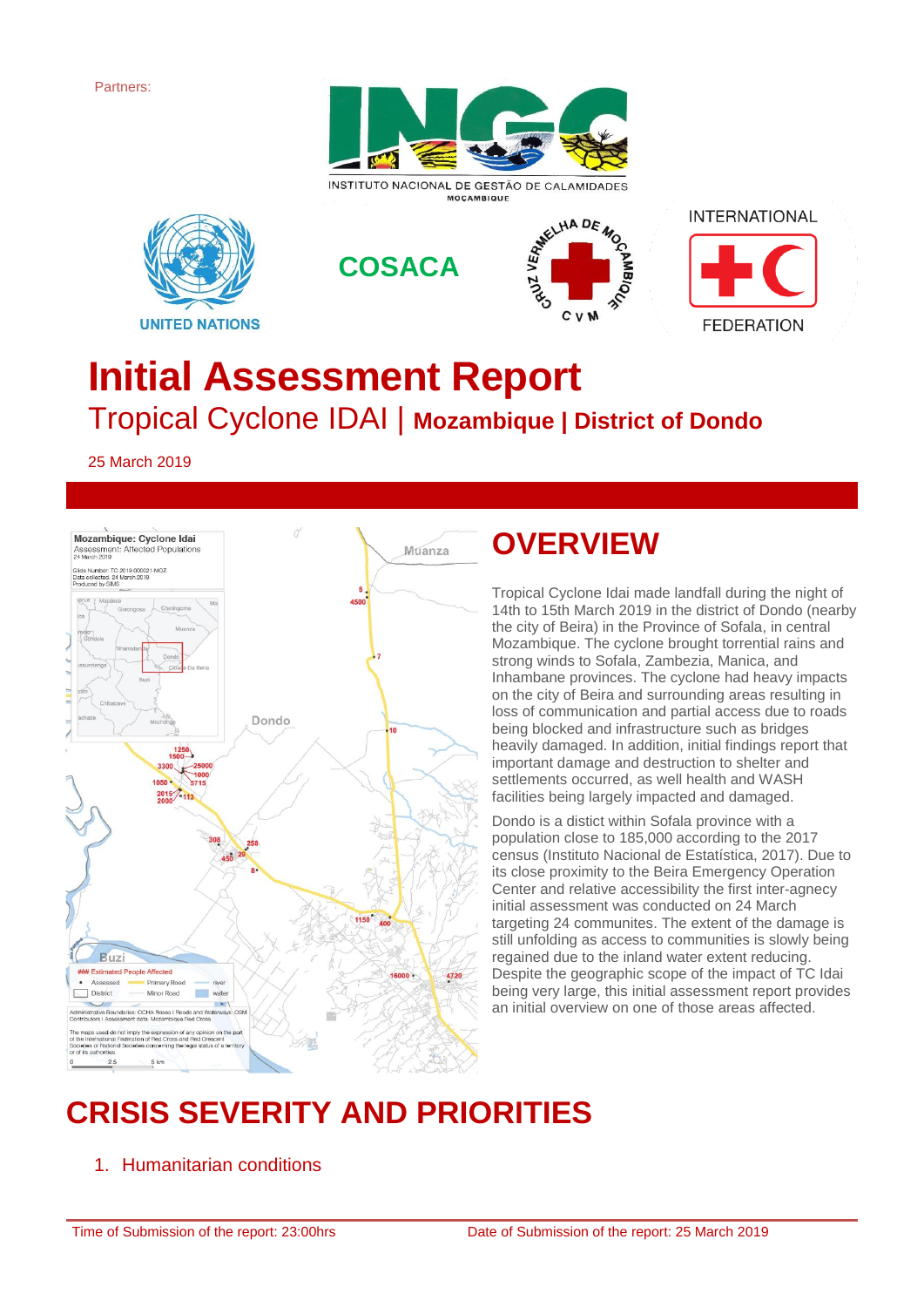The initial assessment indicated that there are **around 70,000 affected people across the assessed area which equals to around 38% of the total population of the district of Dondo**. This will have to be confirmed and verified with more in-depth assessments in the coming days.

A reported 4,000 people were displaced due to flooding but now have returned to their areas of origin due to the improved accessibility of roads.

The majority of communities have reported concerns and needs throughout all sectors, with **Food and WASH / Heath being identified as life threatening**. Crops have been destroyed, including stockpiles of communities and the lack of logistics access is hampering the replenishment of markets and therefore communities are lacking access to food. WASH infrastructures are being overloaded in temporary shelters and the extent of the inland muddy storm waters of Cyclone Idai contain multiple risks to human health with Cholera being foremost among these.

### 2. Identified priority needs/sectors

| Food | WASH / Health | <b>Shelter</b> |
|------|---------------|----------------|
|      |               |                |

Food, WASH/Health and Shelter were all identified as sectors that the communities require immidate assistance with. **Of importance was that food and WASH/health were rated as life therating problems by all communities**. The other Sectors all were reported as having significant issues with scores rating 3 out of 5 or higher. Over half the communities assessed reported that they had been sick with Fever, DIarreia and/or general pains in the past week following the Cyclone. Just over half of the communities who reported having individual who are sick reported that they had not received treatment. Of those who had been treated more than half had been vitsed by a doctor while the others had visted a local health post or in one case a hospital.

The area from Quelimane to Beira and inland across the border into Zimbabwe includes numerous areas which are considered under standard conditions to be high risk for cholera infections. Central Mozambique saw outbreaks of the disease in 2015 and again in 2017. Cholera is caused by the infection of water supplies with sewage which may contain the vibrio cholerae bacteria.

Flooding from Cyclone Idai has severely affected sanitation throughout the region. Areas which have seen cholera infections in the recent past may see a rapid resurgence of the bacteria. According to reports from IFRC, the first cases in the inundated area have already been detected.

These findings are in line with the inter agency rapid needs assessment in Sofala's Dondo District, that was conducted on the 20<sup>th</sup> of March 2019. The assessment team noted that displaced persons are sheltering in nearly 30 reception centers established in schools and other public buildings by local authorities. Priority needs of the displaced persons include health due to the the risk of waterborne illnesses, as well as shelter support, as displaced persons have requested shelter materials to return to their homes as soon as possible. The OCHA lead assessment team also highlighted urgent protection concerns given the crowded sleeping arrangements at the centers.

### 3. Priority interventions required

| <b>Services</b> |
|-----------------|
| <b>Vouchers</b> |

Kits such as shelter kits, food parcels and Hygine kits were reported the as prefferred proirty intervention (over 70% of interviewed people). With Vouchers and Services, which include access to health and WASH services listed equally by communities as the priority interventions (15% respectively).

### 4. Geographic scope

Here below the map of the district of Dondo, being thethe affected area in Sofala Province that was assessed by the IFRC on 24<sup>th</sup> March 2019.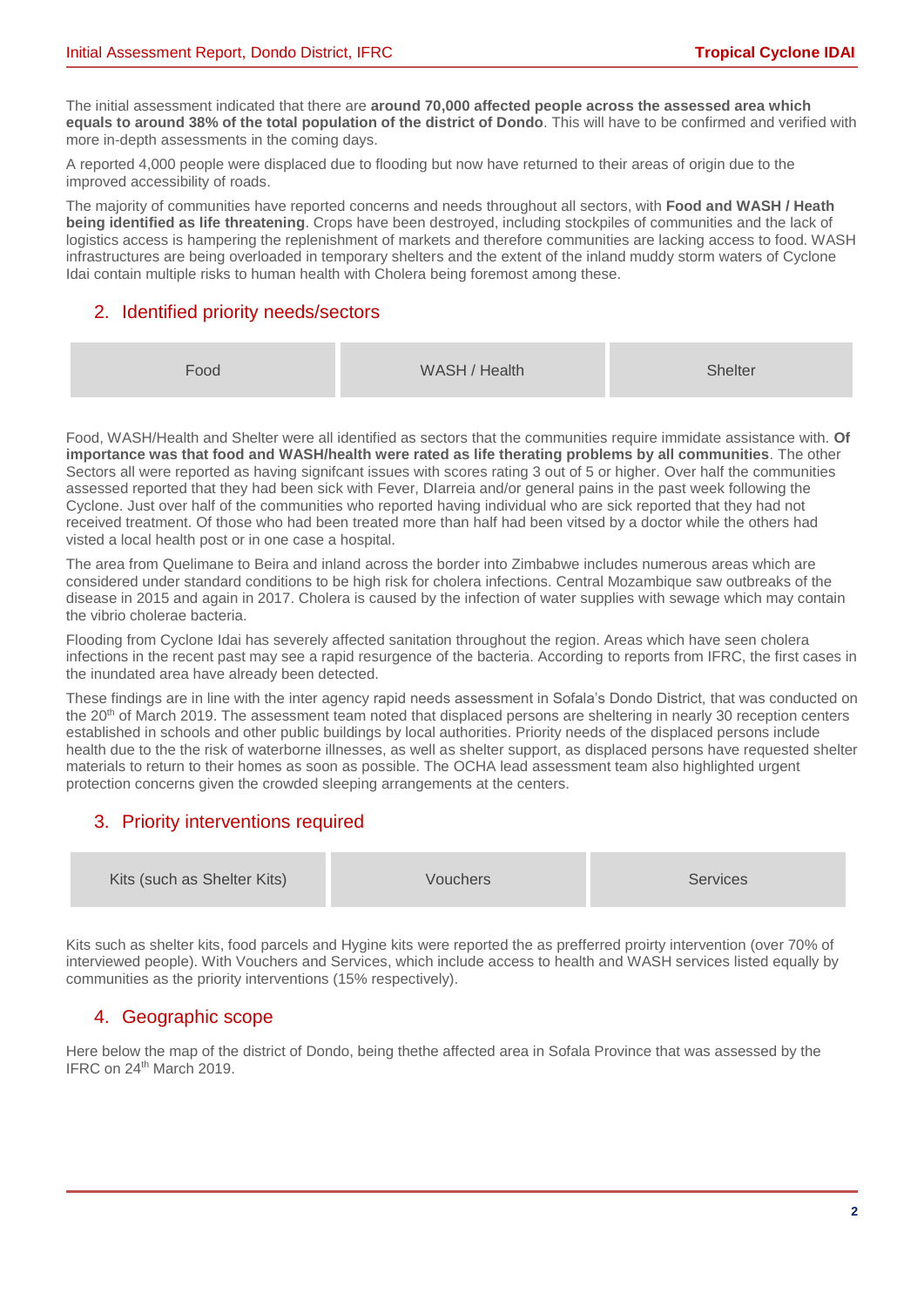

#### 5. Affected vulnerable groups

| Infants / Children | <b>Elderly</b> | Pregnant women |
|--------------------|----------------|----------------|
|                    |                |                |

The Majority of communities listed both Infants/Children and the Elderly as the most vulnerable affected groups (over 70% of communities for each group).

Whereas Pregnant women were reported in just under 60% of the assessed communities.

Individuals with disabilites were also reported as a vulnerable group affected in just over a quarter of the communities (29%).

Preliminary findings reported by Save the Children report that among almost 100,000 displaced people have 60 per cent of those are children.

According to a report of Direct Relief published on the 22<sup>nd</sup> of March, Pregnant women in Mozambique are among the most at-risk under normal circumstances. The country's maternal mortality rate is 489 per 100,000 deliveries, which is the world's 21st highest. Among the leading causes of risk for safe deliveries is the lack of access to a skilled birth attendant, usually at a health facility. Given the scale of impact to the health infrastructure of this area women will experience reduced access and therefore higher rates of risk that complicated pregnancies may result in severe injury or death.

The same report states that as is often the case in crises, children under the age of five face some of the most severe health risks, including respiratory illnesses, diarrheal disease and other infectious diseases including cholera, malaria and measles. Mozambique's child mortality rate is among the world's highest at 72.4 per 1000.

#### 6. Accessing information:

A third of communities received their primary communication through face to face, with another third receiving it through radio.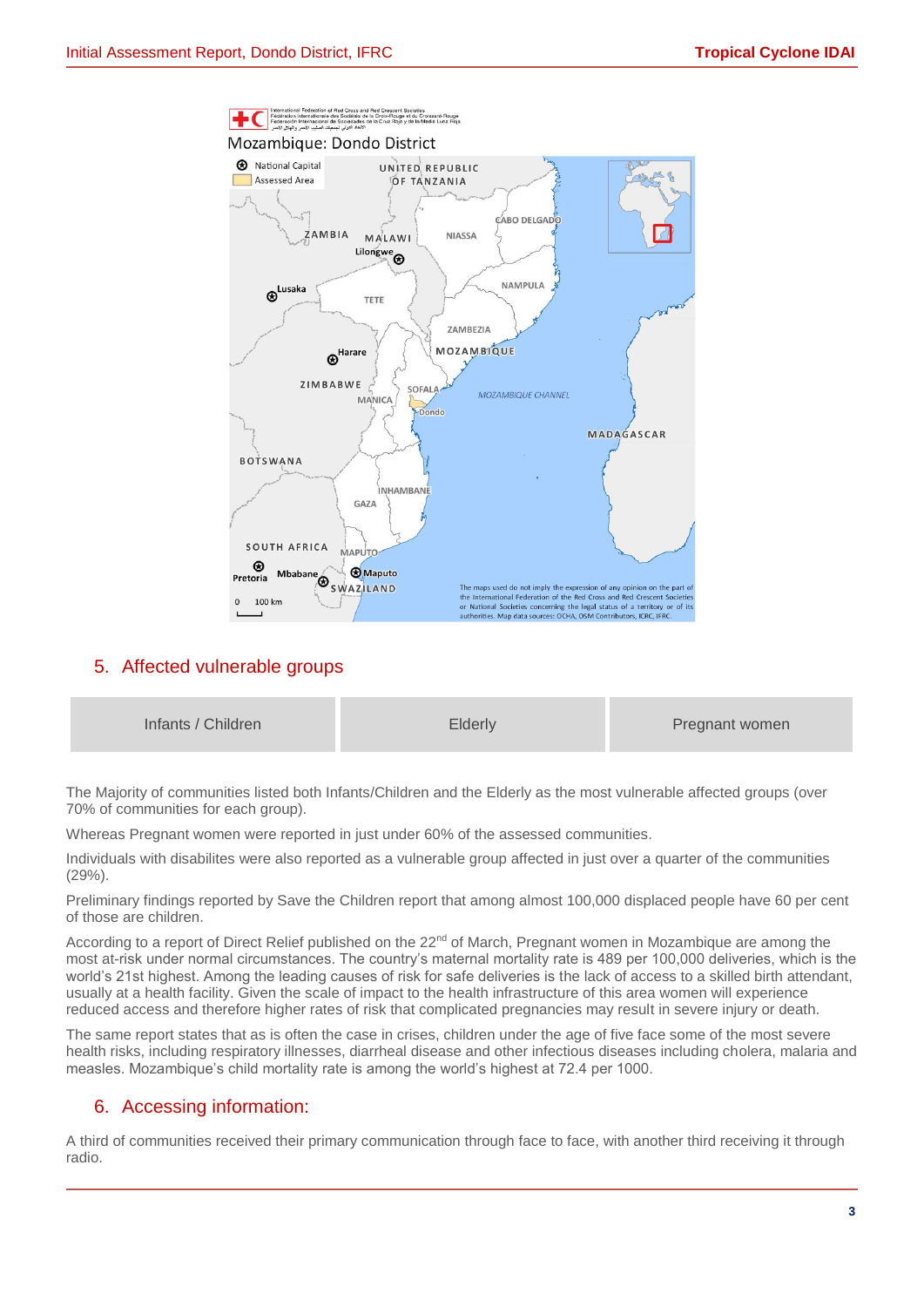WFP reported on 23rd of March that 80% of electrical infrastructure in Dondo district is damaged which impacted severily the ability of communities to access information.

Translators Without Borders have highlighted the need to ensure that life-saving information is communicated to communities quickly and in a language, they are familiar with. Over 40 languages are spoken in Mozambique but only half of the population can speak Portuguese, with the statistics being lower in rural areas and among women.

## **RESPONSE CAPACITY & GAPS**

#### 7. National Society capacity and response

The IFRC scaled up immediately the support to the Mozambique Red Cross Society and initially deployed a team to Beira on the 16<sup>th</sup> of March 2019. International Surge deployments have been sent to Mozambique and an initial Emergency Appeal for 10 Million CHF was launched and is currently being revised.

The Mozambique Red Cross Society has mobilized almost 350 volunteers on the ground and 5 Emergency Relief Units (ERUs) as well as almost 30 Surge personnel have been deployed in support to the National Society.



-<br>Penus and one independence in order in the set of the incomediation in the beam but the second second interfer<br>Here 2.1 [86] Washing in thems incorded implements in the second of the second comes in collect in the second

#### 8. International and other humanitarian partner's capacity and response

On 19 March 2019, the Mozambican government declared a national emergency and has formally requested international assistance. UNDAC deployed a full fledged team to support the Government of Mozambique and the IASC Cluster system has been activated and mobilized. The following clusters have been activated for the response to Cyclone Idai:

- CCCM
- **Education**
- **Emergency Telecommunications**
- Emergency Shelter and NFIs
- Food Security and Livelihoods
- Health
- **Logistics**
- **Nutrition**
- **Protection**
- **WASH**